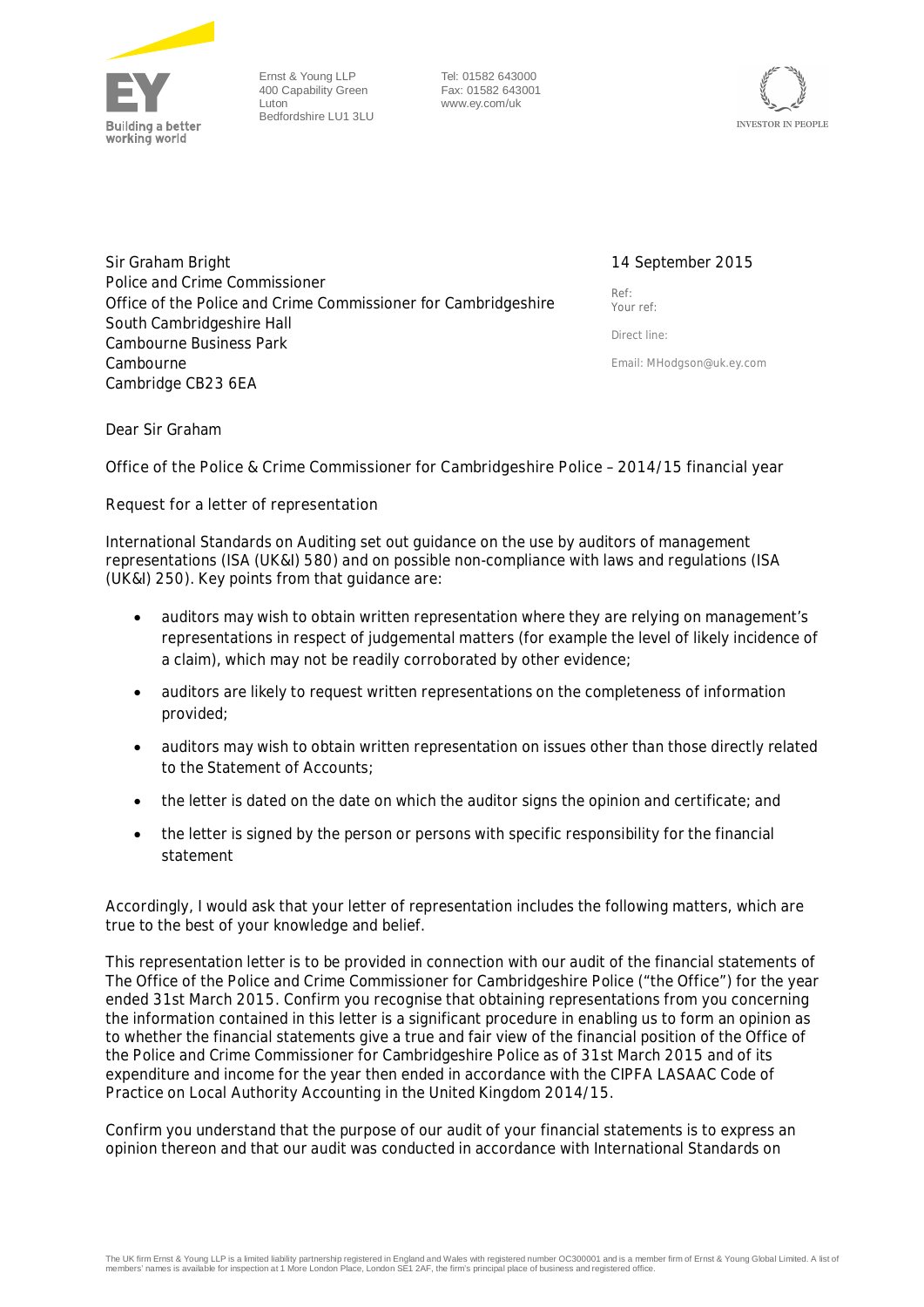

Auditing (UK and Ireland), which involves an examination of the accounting system, internal control and related data to the extent we considered necessary in the circumstances, and is not designed to identify - nor necessarily be expected to disclose – all fraud, shortages, errors and other irregularities, should any exist.

**A. Financial Statements and Financial Records**

1. That you have fulfilled your responsibilities, under the relevant statutory authorities, for the preparation of the financial statements, including Group Accounts, in accordance with the CIPFA Code of Practice on Local Authority Accounting (CIPFA Code).

2. That you acknowledge your responsibility for the fair presentation of the financial statements. You believe the financial statements referred to above give a true and fair view of the financial position, financial performance and cash flows of the Office in accordance with the CIPFA Code and are free of material misstatements, including omissions. You have approved the financial statements. You confirm that the Responsible Officer has:

- Reviewed the accounts
- Reviewed all relevant written assurances relating to the accounts, and made other enquiries as appropriate.

3. That the significant accounting policies adopted in the preparation of the financial statements are appropriately described in the financial statements.

4. That you believe that the Office of the Police & Crime Commissioner and Group (the Office) has a system of internal controls adequate to enable the preparation of accurate financial statements in accordance with the CIPFA Code that are free from material misstatement, whether due to fraud or error*.*

5. That there are no unadjusted audit differences identified during the current audit and pertaining to the latest period presented.

### **B. Fraud**

1. You acknowledge that you are responsible for the design, implementation and maintenance of internal controls to prevent and detect fraud

2. You have disclosed to us the results of our assessment of the risk that the financial statements may be materially misstated as a result of fraud.

3. That you have no knowledge of any fraud or suspected fraud involving management or other employees who have a significant role in the Office's internal controls over financial reporting. In addition, you have no knowledge of any fraud or suspected fraud involving other employees in which the fraud could have a material effect on the financial statements. You have no knowledge of any allegations of financial improprieties, including fraud or suspected fraud, (regardless of the source or form and including without limitation, any allegations by "whistleblowers") which could result in a misstatement of the financial statements or otherwise affect the financial reporting of the Office

### **C. Compliance with Laws and Regulations**

1. You have disclosed to us all known actual or suspected noncompliance with laws and regulations whose effects should be considered when preparing the financial statements.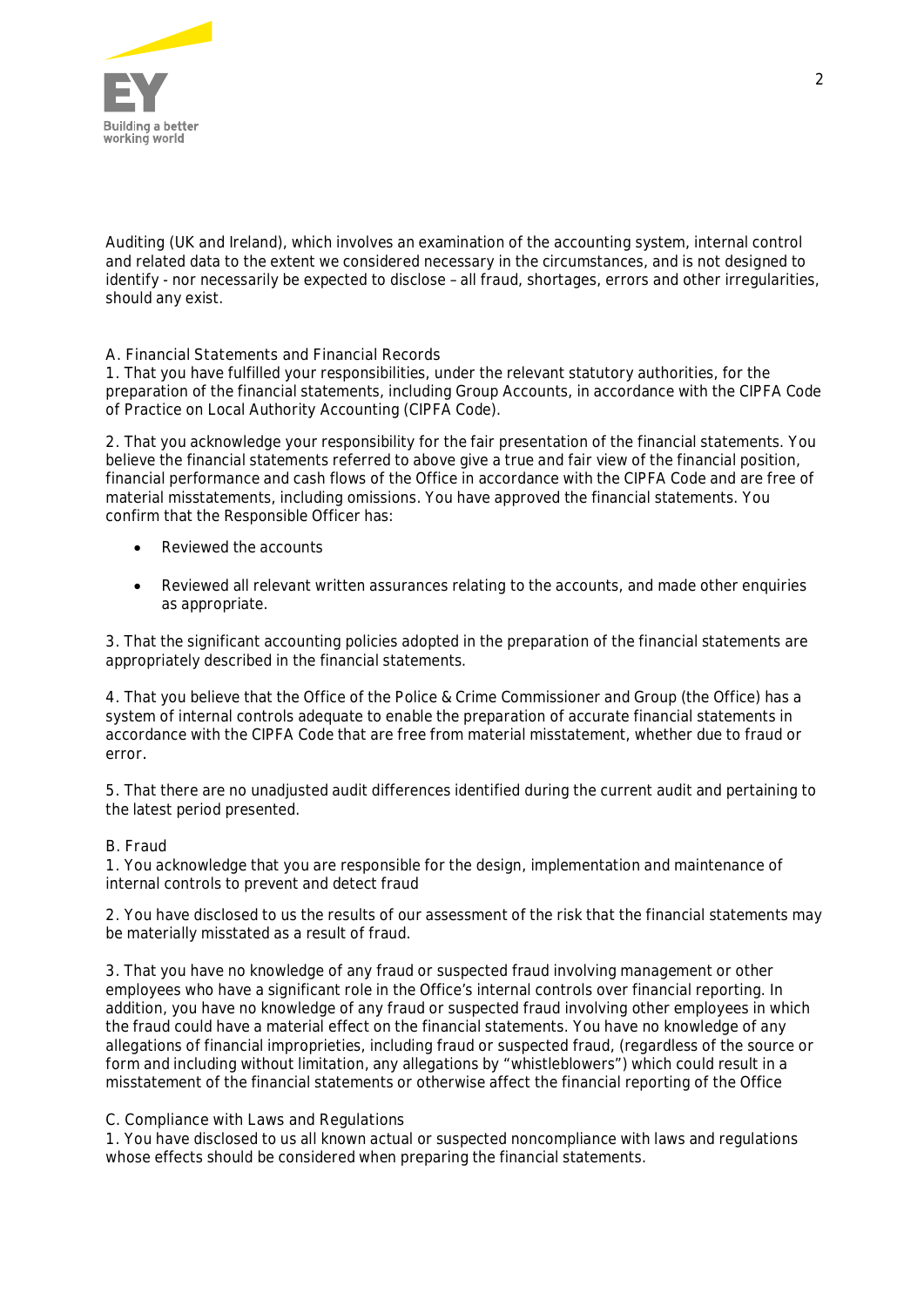

**D. Information Provided and Completeness of Information and Transactions** 1. You have provided us with:

- Access to all information of which we are aware that is relevant to the preparation of the financial statements such as records, documentation and other matters as agreed in terms of the audit engagement.
- Additional information that we have requested from us for the purpose of the audit; and
- · Unrestricted access to persons within the entity from whom we determined it necessary to obtain audit evidence.

2. That all material transactions have been recorded in the accounting records and are reflected in the financial statements.

3. That you have made available to us all minutes of the meetings of the Office and its relevant committees (or summaries of actions of recent meetings for which minutes have not yet been prepared) held through the year.

4. That you confirm the completeness of information provided regarding the identification of related parties. We have disclosed to you the identity of the Office related parties and all related party relationships and transactions of which you are aware, including sales, purchases, loans, transfers of assets, liabilities and services, leasing arrangements, guarantees, non-monetary transactions and transactions for no consideration for the period ended, as well as related balances due to or from such parties at the year end. These transactions have been appropriately accounted for and disclosed in the financial statements.

That you have disclosed to us, and the Office has complied with, all aspects of contractual agreements that could have a material effect on the financial statements in the event of non-compliance, including all covenants, conditions or other requirements of all outstanding debt.

**E. Liabilities and Contingencies**

1. All liabilities and contingencies, including those associated with guarantees, whether written or oral, have been disclosed to us and are appropriately reflected in the financial statements.

2. That you have informed us of all outstanding and pos**si**ble litigation and claims, whether or not they have been discussed with legal counsel.

3. That you have recorded and/or disclosed, as appropriate, all liabilities related litigation and claims, both actual and contingent, and have disclosed in the financial statements all guarantees that you have given to third parties.

### **F. Subsequent Events**

1. That other than described in the financial statements, there have been no events subsequent to period end which require adjustment of or disclosure in the financial statements or notes thereto.

### **G. Accounting Estimates**

1. That you believe that the significant assumptions you used in making accounting estimates, including those measured at fair value, are reasonable.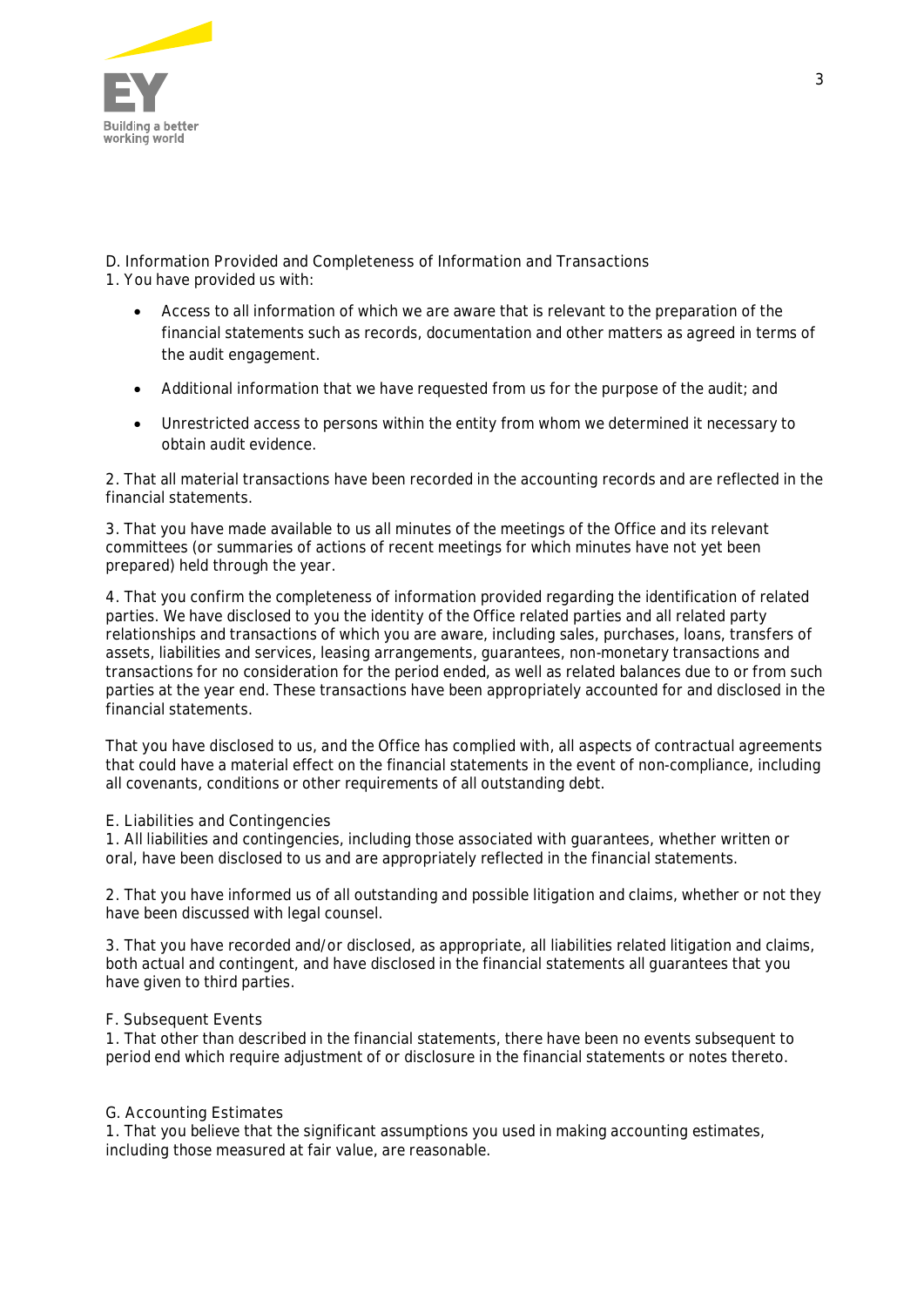

2. In respect of accounting estimates recognised or disclosed in the financial statements:

- That you believe the measurement processes, including related assumptions and models, you used in determining accounting estimates is appropriate and the application of these processes is consistent.
- · That the disclosures relating to accounting estimates are complete and appropriate in accordance with the applicable financial reporting framework.
- That the assumptions you used in making accounting estimates appropriately reflects your intent and ability to carry out specific courses of action on behalf of the entity, where relevant to the accounting estimates and disclosures.
- That no subsequent event requires an adjustment to the accounting estimates and disclosures included in the financial statements.

# **H Segmental reporting**

1. That you have reviewed the operating segments reported internally to the Board and that you are satisfied that it is appropriate to aggregate these as, in accordance with IFRS 8:Operating Segments, they are similar in each of the following respects:

- The nature of the products and services
- The nature of the production processes
- · The type or class of customer for their products and services
- · The methods used to distribute their products

**I Going Concern**

1. That you have made us aware of any issues that are relevant to the Office's ability to continue as a going concern, including significant conditions and events, our plans for future action, and the feasibility of those plans.

### **J Retirement Benefits**

1. That on the basis of the process established by you and having made appropriate enquiries, you are satisfied that the actuarial assumptions underlying the scheme liabilities are consistent with your knowledge of the business. That all significant retirement benefits and all settlements and curtailments have been identified and properly accounted for.

### **K Use of management experts**

1. That you agree with the findings of the experts engaged to evaluate the values of the land and buildings and have adequately considered the qualifications of the experts in determining the amounts and disclosures included within the financial statements and the underlying accounting records. That you did not give or cause any instructions to be given to the experts with respect to